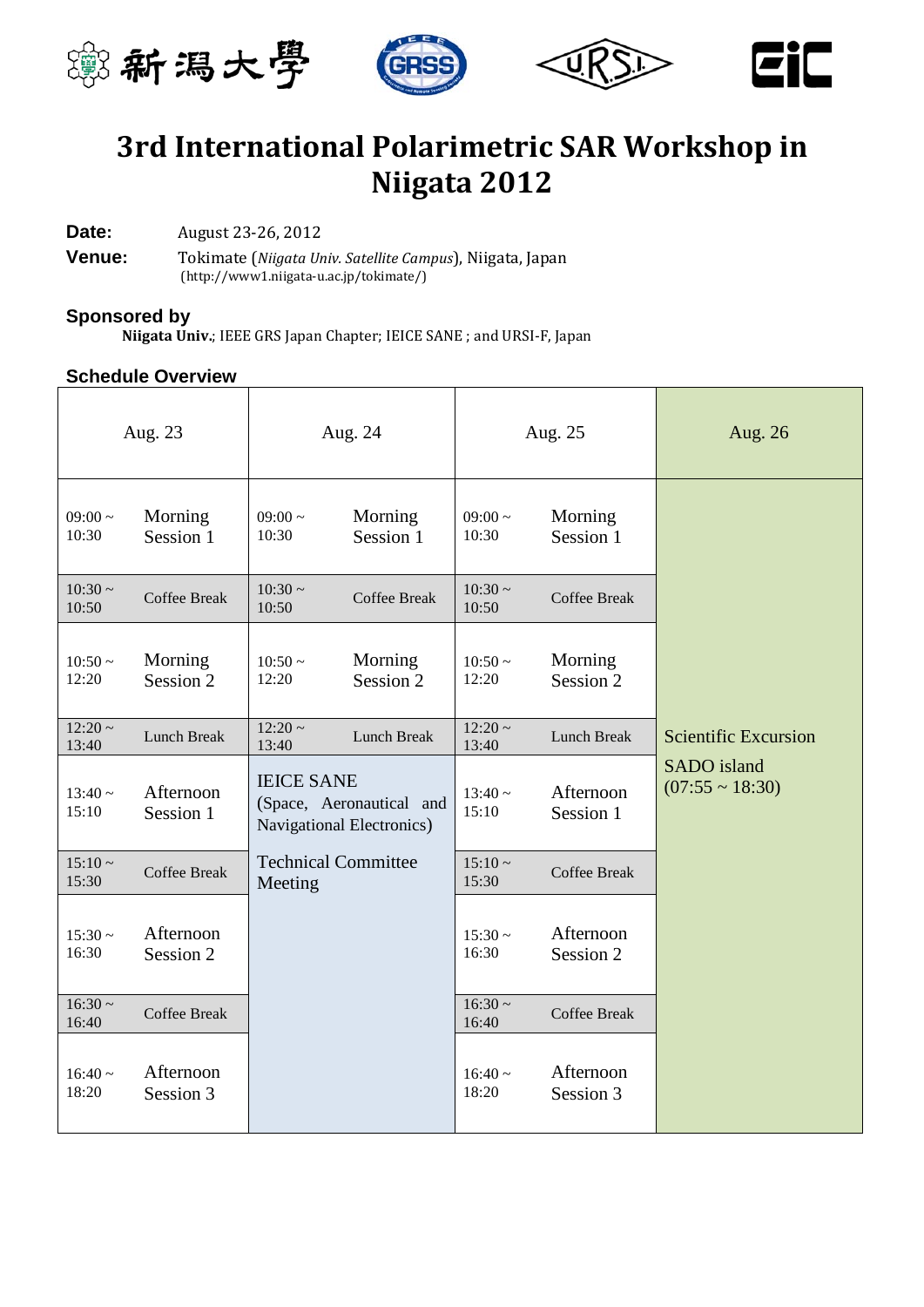### **Program Details**

| Þ<br><br>H |  |
|------------|--|
|------------|--|

|       |                | Name                             | Affiliation                                     | Title                                                                                                                                                                                                                                            |
|-------|----------------|----------------------------------|-------------------------------------------------|--------------------------------------------------------------------------------------------------------------------------------------------------------------------------------------------------------------------------------------------------|
| 9:00  | 9:30           | Prof. Wolfgang Martin<br>Boerner | University of<br>Illinois at<br>Chicago, USA    | Historical development of Radar Polarization technology towards<br>Radar Polarimetry culminating in fully polarimetric POL-IN-SAR                                                                                                                |
| 9:30  | 10:00          | Prof. Wolfgang Martin<br>Boerner | University of<br>Illinois at<br>Chicago, USA    | Assessment of fully polarimetric POLSAR Remote Sensing &<br>Geophysical Stress-change monitoring with implementation to<br>agriculture, forestry & aqua-culture plus natural disaster assessment<br>& monitoring within the Pacific Ring of Fire |
| 10:00 | 10:30          | Dr. Masanobu Shimada             | <b>JAXA</b>                                     | Polarimetric Geometric Calibration and Validation of the newly<br>developed JAXA Pi-SAR-L2 and the Interferometric and<br>polarimetric performances                                                                                              |
| 10:30 | 10:50          | <b>Break</b>                     |                                                 |                                                                                                                                                                                                                                                  |
| 10:50 | 11:20          | Dr. Ridha Touzi                  | Canada Centre<br>for Remote<br>Sensing, Canada  | Calibration of polarimetric Radarsat2 using high precision<br>transponder measurements                                                                                                                                                           |
| 11:20 | 11:50          | Dr. Kostas Papathanassiou        | DLR, Germany                                    | Polarimetric SAR Interferometry Activities at DLR                                                                                                                                                                                                |
| 11:50 | 12:20          | Dr. Scott Hensley                | JPL, USA                                        | Polarimetric and Polarimetric Interferometric Research at JPL                                                                                                                                                                                    |
| 12:20 | 13:40          | Lunch                            |                                                 |                                                                                                                                                                                                                                                  |
| 13:40 | 14:10          | Dr. Jakob J. Van Zyl             | JPL, USA                                        | A Polarimetric Segmentation Approach for Soil Moisture<br>Active/Passive (SMAP) Mission: Algorithm Description and Results                                                                                                                       |
| 14:10 | 14:40          | Dr. Yunjin Kim                   | JPL, USA                                        | A Polarimetric Segmentation Approach for Soil Moisture<br>Active/Passive (SMAP) Mission: Application to Time Series<br>Algorithm                                                                                                                 |
| 14:40 | 15:10          | Prof. Kun-Shan Chen              | <b>National Central</b><br>University,<br>Tiwan | Polarimetric Surface Scattering from Layered Media                                                                                                                                                                                               |
| 15:10 | 15:30          | <b>Break</b>                     |                                                 |                                                                                                                                                                                                                                                  |
| 15:30 | 16:00          | Dr. Bryan Chih-yuan Chu          | National Central<br>University,<br>Tiwan        | Polarimetric Analysis of Coastal Environments Based on Four-<br><b>Component Scattering Decomposition</b>                                                                                                                                        |
| 16:00 | 16:30          | Prof. Shiv Mohan                 | ISRO, India                                     | SAR polarimetry applications for terrestrial and lunar surfaces                                                                                                                                                                                  |
| 16:30 | 16:40          | <b>Break</b>                     |                                                 |                                                                                                                                                                                                                                                  |
| 16:40 | 17:10          | Prof. Dhamendra Singh            | IIT Roorkeee,<br>India                          | Problems and Challenges to Study Lunar Surface Using Mini-SAR<br>Data of Chandrayaan-1                                                                                                                                                           |
| 17:10 | 17:40          | Prof. Y. S. Rao                  | IIT, Bombay,<br>India                           | Classification of Multifrequency and Multipolarization SAR data for<br><b>Various Land Features</b>                                                                                                                                              |
| 17:40 | 18:20          | Dr. Sang-Eun Park                | Niigata<br>University,<br>Japan                 | Polarimetric SAR remote sensing of earthquake/tsunami disaster                                                                                                                                                                                   |
| 18:30 | $\overline{a}$ | Get together party               |                                                 |                                                                                                                                                                                                                                                  |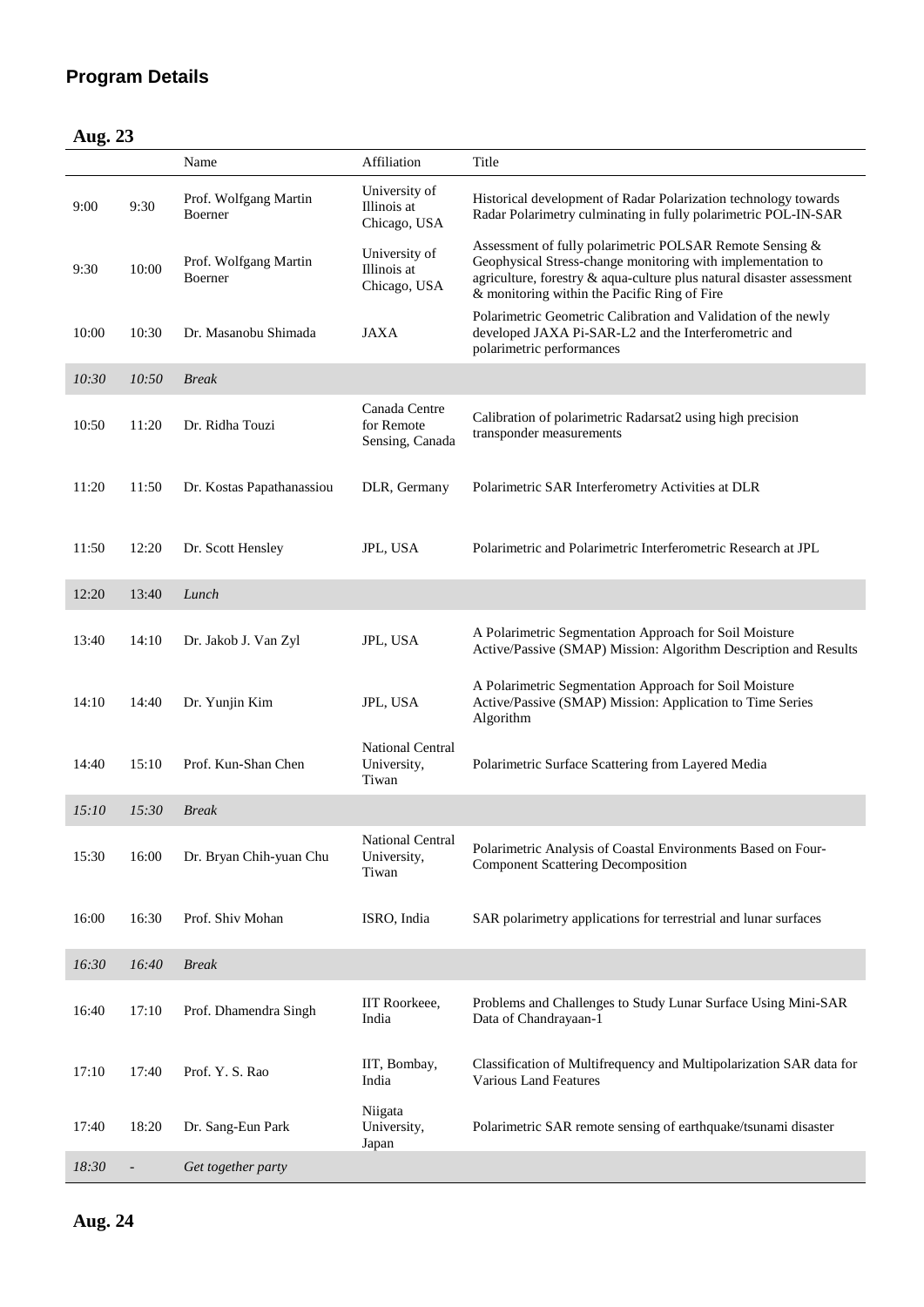|                     |       | Name                            | Affiliation                       | Title                                                                                                                                                 |
|---------------------|-------|---------------------------------|-----------------------------------|-------------------------------------------------------------------------------------------------------------------------------------------------------|
| 9:00                | 9:30  | Dr. Jong Sen Lee                | Naval Research<br>Laboratory, USA | Generalized model-based scattering decomposition based on<br>incoherent scattering models                                                             |
| 9:30                | 10:00 | Dr. Thomas L. Ainsworth         | Naval Research<br>Laboratory, USA | Polarimetric Classification Based on Underlying Scatterer Shape<br>and Orientation Distributions                                                      |
| 10:00               | 10:30 | Dr. Shane Cloude                | AELc, Scotland                    | Compact POLSAR and POIInSAR: Good or Bad?                                                                                                             |
| 10:30               | 10:50 | <b>Break</b>                    |                                   |                                                                                                                                                       |
| 10:50               | 11:20 | Prof. Eric Pottier              | University of<br>Rennes 1, France | On the use of fully polarimetric ALOS-PALSAR and Radarsat-2<br>datasets for monitoring the wetland dynamics and for detecting<br>archaeological sites |
| 11:20               | 11:50 | Prof. Laurent Ferro-Famil       | University of<br>Rennes 1, France | TBD                                                                                                                                                   |
| 11:50               | 12:20 | Prof. Carlos López-<br>Martínez | UPC, Spain                        | Speckle Noise Characterization and Filtering in PolSAR and<br>PolInSAR Data                                                                           |
| <b>SANE</b> Meeting |       |                                 |                                   |                                                                                                                                                       |

### **Aug. 25**

|       |       | Name                                  | Affiliation                                 | Title                                                                                                         |
|-------|-------|---------------------------------------|---------------------------------------------|---------------------------------------------------------------------------------------------------------------|
| 9:00  | 9:30  | Prof. Wooil Moon                      | University of<br>Manitoba, Canada           | <b>TBD</b>                                                                                                    |
| 9:30  | 10:00 | Prof. Motoyuki Sato                   | Tohoku<br>University, Japan                 | Near range polarimetric SAR                                                                                   |
| 10:00 | 10:30 | Prof. Akira Hirose                    | The University of<br>Tokyo, Japan           | Adaptive signal processing based on complex-valued neural<br>networks in radar imaging                        |
| 10:30 | 10:50 | <b>Break</b>                          |                                             |                                                                                                               |
| 10:50 | 11:20 | Prof. Jian Yang                       | Tsinghua<br>University, China               | <b>TBD</b>                                                                                                    |
| 11:20 | 11:50 | Prof. Bin Zou                         | Harbin Institute of<br>Technology,<br>China | Asymmetric Decomposition Method for Polarimetric SAR Data<br>Using a Modified Four-Component Scattering Model |
| 11:50 | 12:20 | Dr. Haipeng Wang                      | Fudan University,<br>China                  | Reconstruction of a 3D Complex Target Using Step-Frequency<br>Radar                                           |
| 12:20 | 13:40 | Lunch                                 |                                             |                                                                                                               |
| 13:40 | 14:10 | Prof. Josaphat Tetuko Sri<br>Sumantyo | Chiba University,<br>Japan                  | Development of Synthetic Aperture Radar onboard Unmanned<br><b>Aerial Vehicle</b>                             |
| 14:10 | 14:40 | Dr. Makoto Satake                     | NICT, Japan                                 | <b>TBD</b>                                                                                                    |
| 14:40 | 15:10 | Dr. Motofumi Arii                     | Mitsubishi Space<br>Software, Japan         | <b>TBD</b>                                                                                                    |
| 15:10 | 15:30 | <b>Break</b>                          |                                             |                                                                                                               |
| 15:30 | 16:00 | Prof. Toshifumi Moriyama              | Nagasaki<br>University, Japan               | <b>TBD</b>                                                                                                    |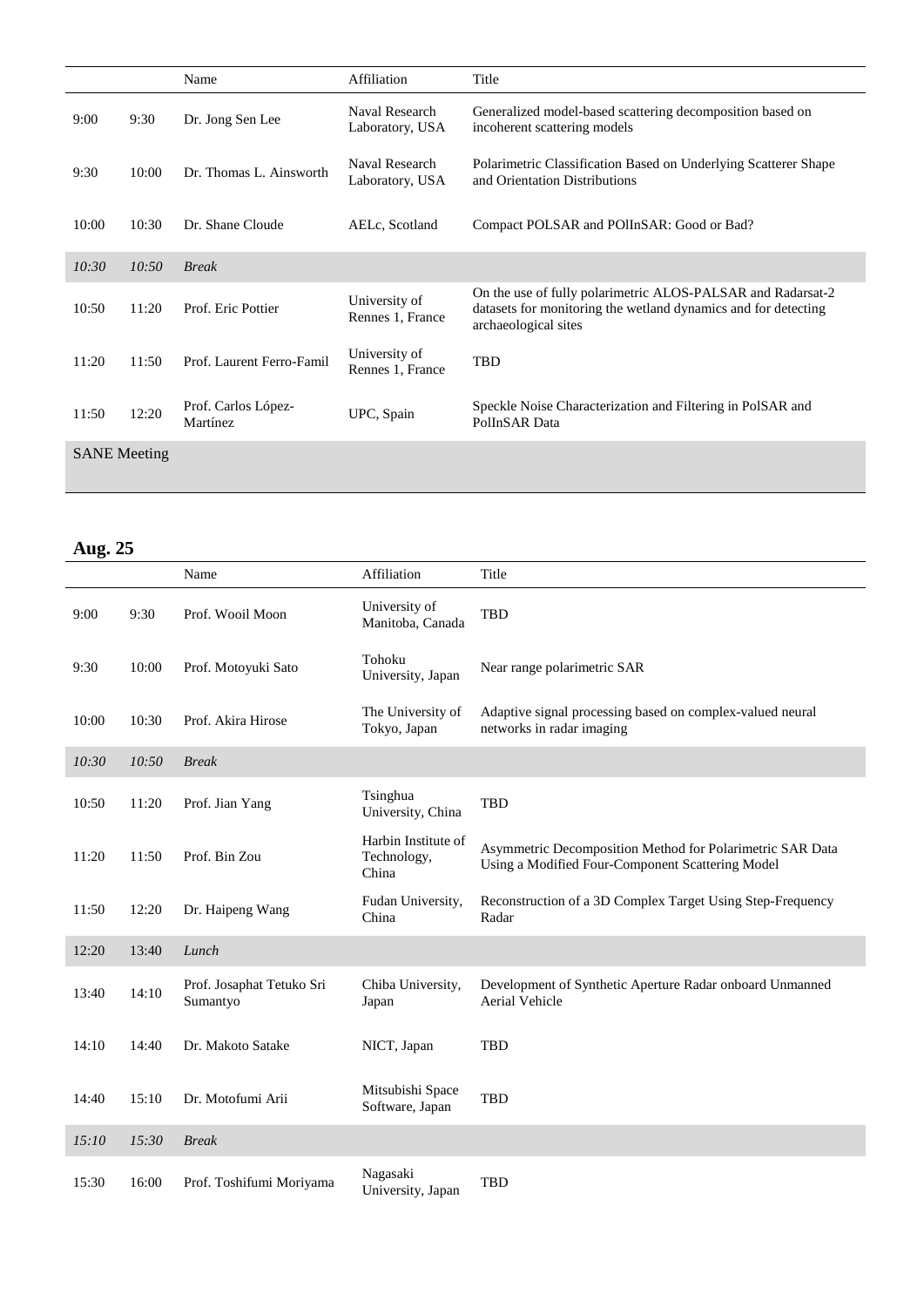| 16:00 | 16:30 | Prof. Akira Kato       | Chiba University,<br>Japan   | <b>TBD</b>                      |
|-------|-------|------------------------|------------------------------|---------------------------------|
| 16:30 | 16:40 | <b>Break</b>           |                              |                                 |
| 16:40 | 17:10 | Dr. Yi Cui             | Niigata<br>University, Japan | TBD                             |
| 17:10 | 17:40 | Dr. Gulab Singh        | Niigata<br>University, Japan | <b>TBD</b>                      |
| 17:40 | 18:00 | Prof. Yoshio Yamaguchi | Niigata<br>University, Japan | Discussions and Closing Remarks |
|       |       |                        |                              |                                 |

## **Scientific Excursion**



- 07:55 Departure Sado Kisen Ferry Terminals by Jetfoil  $(\mathcal{V} \pm \mathcal{V} \rightarrow \mathcal{V} \pm \mathcal{A} \mathcal{W})$
- 09:00~16:00 Sado Excursion (バス予約済み)
- 16:05 Return Ferry  $(7 \pm 1)$  –)
- 18:30 Arrive at Niigata (新潟着予定)

Workshop discounted prices for the transportation (ferry/bus) and lunch: 9,990 円 (Japanese yen)